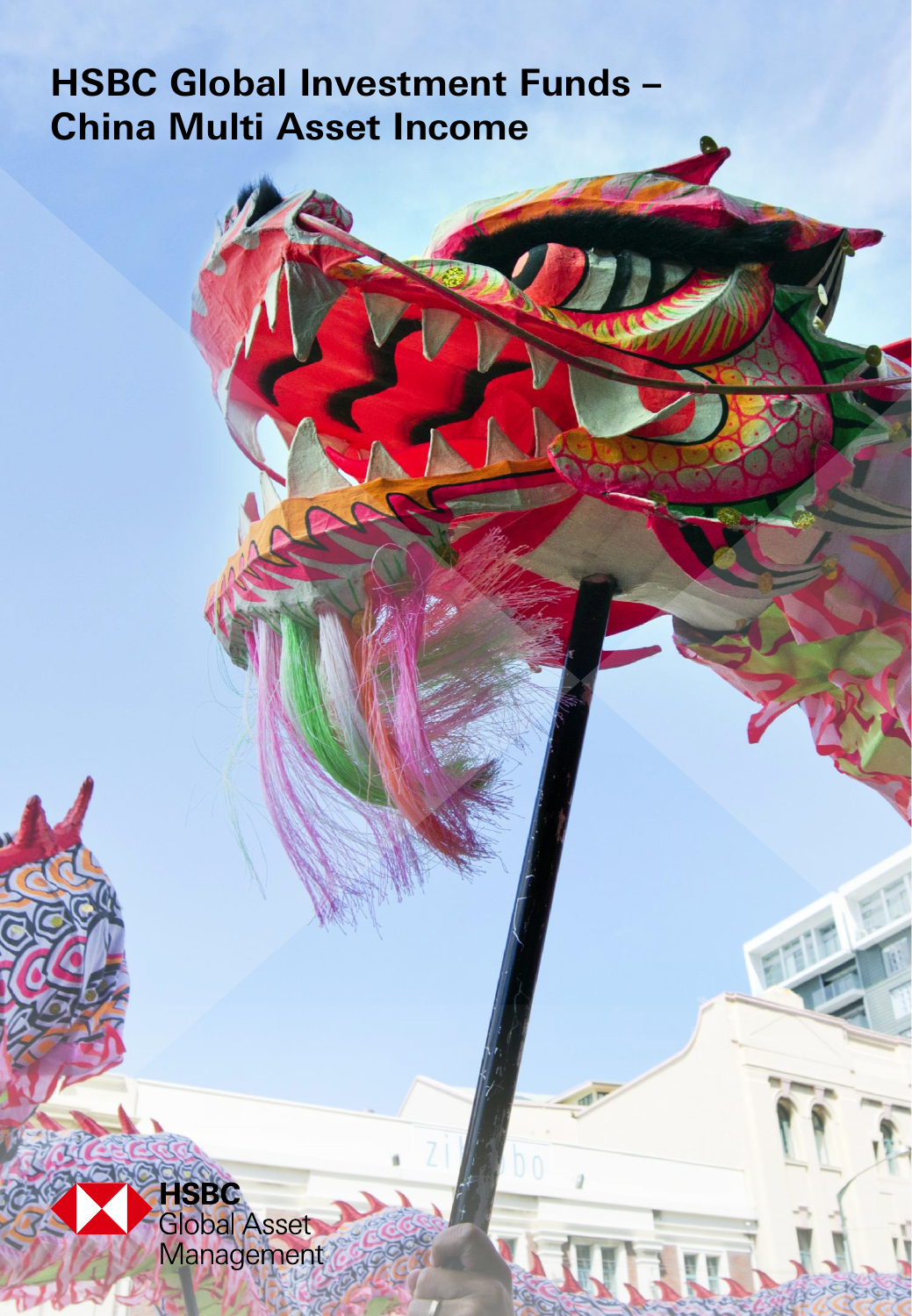## **Why consider the Fund?**

#### **1. Captures attractive opportunities across asset classes and markets in China**

- The Fund can invest across Chinese asset classes and markets to seize opportunities where the most attractive relative value lies.
- ◆ With a flexible asset allocation approach, it can capture opportunities in different phases of the economic cycle in China, with lower volatility.

#### **2. Portfolio diversification and enhanced riskadjusted returns**

- The correlation between different Chinese asset classes is very low. Asset class performance can be very different from one year to the next.
- A diversified multi-asset investment approach to the market may lead to better risk-adjusted returns.

#### Exposure to full investable opportunity set in China



#### Correlation between different Chinese asset classes is low<sup>1</sup>

|                                    | Onshore<br>equity | <b>Offshore</b><br>equity | Onshore<br><b>CNY</b><br>bond | <b>Offshore</b><br><b>CNH</b><br>bond | <b>Offshore</b><br><b>USD</b><br>bond |
|------------------------------------|-------------------|---------------------------|-------------------------------|---------------------------------------|---------------------------------------|
| Onshore<br>equity                  | 1.00              |                           |                               |                                       |                                       |
| <b>Offshore</b><br>equity          | 0.67              | 1.00                      |                               |                                       |                                       |
| Onshore<br><b>CNY</b> bond         | $-0.13$           | $-0.21$                   | 1.00                          |                                       |                                       |
| <b>Offshore</b><br><b>CNH</b> bond | 0.06              | 0.20                      | 0.65                          | 1.00                                  |                                       |
| <b>Offshore</b><br><b>USD bond</b> | 0.03              | 0.34                      | $-0.11$                       | 0.15                                  | 1.00                                  |

#### **3. Steady income potential of the Fund**

- Chinese bonds offer relatively high yields, while the Fund also captures income from high dividend stocks.
- $\blacklozenge$  Investors can receive a stable monthly income in either USD (AMUSD) or SGD (AM3OSGD)<sup>2</sup>

#### China's bond yields are higher compared to the world's largest bond markets<sup>3</sup>



#### **4. Rides on the ongoing opening up of the Chinese markets**

- ◆ Foreign investment in the Chinese market has been growing as market liberalisation, driven by the Chinese government, continues to speed up.
- ◆ With an increasing amount of onshore Chinese securities being added to global mainstream bond and equity indices, we expect foreign demand to rise even further in the near future.

#### **Inclusion of Chinese onshore bonds into the Bloomberg Barclays Global Aggregate index, starting April 2019<sup>4</sup>**



Notes: 1. Source: HSBC Global Asset Management, Bloomberg, monthly correlation calculated in local currency using 10year data, as of December 2018. 2. Dividend is not guaranteed and may be paid out of distributable income, capital or both, which could result in capital erosion and reduction in net asset value. A positive distribution yield does not imply a positive return. Past payout yields and payments do not represent future payout yields and payments. 3. Source: Bloomberg, data as of 10 January 2019. Past performance is no guarantee of future results. 4. Source: Barclays Point, HSBC Global Asset Management, data as of October 2018. Any forecast, projection or target contained in this presentation is for information purposes only and is not guaranteed in any way. HSBC accepts no liability for any failure to meet such forecasts, projections or targets. For illustrative purposes only.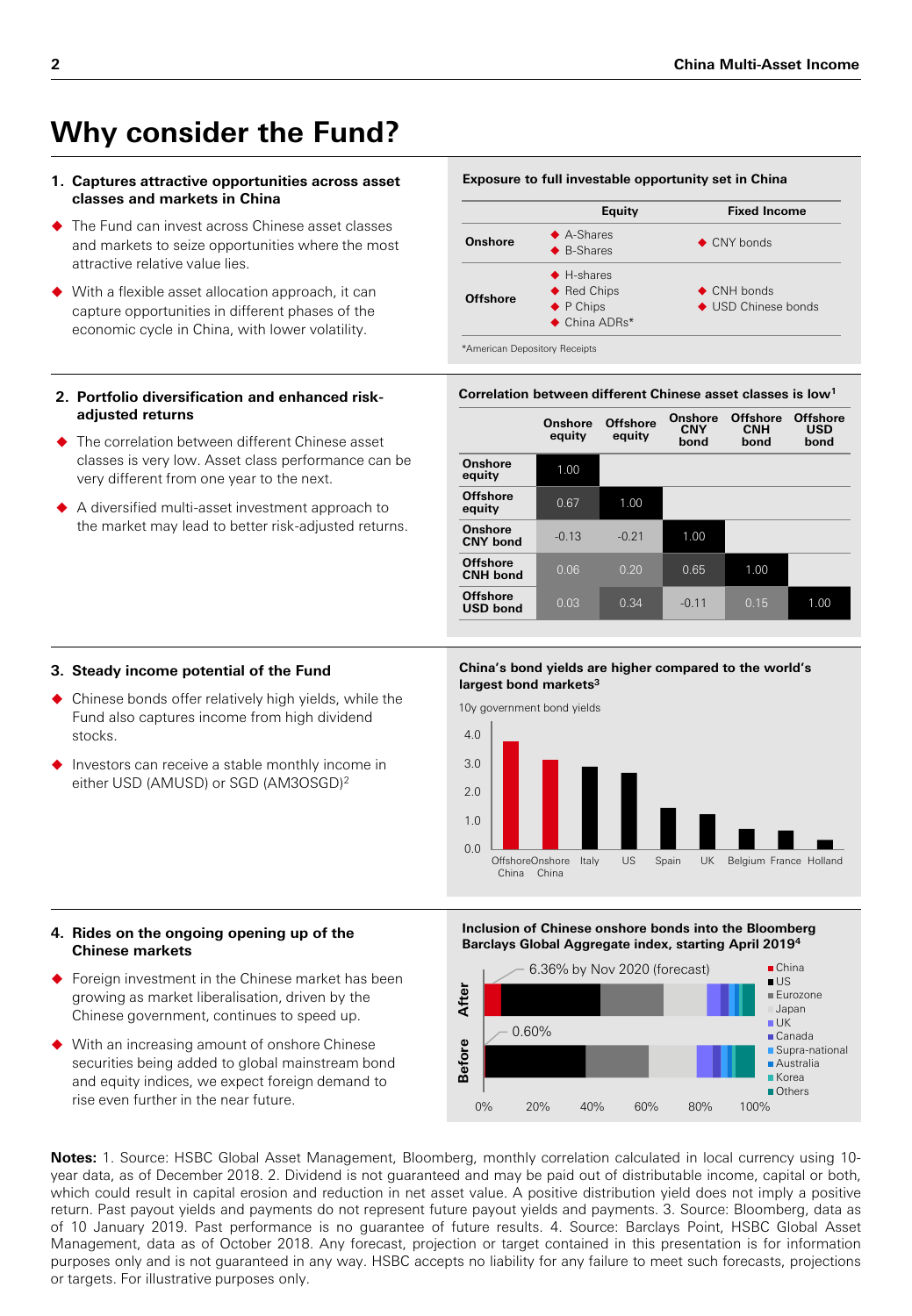## **Investment objective**

The Fund aims to provide income and moderate capital growth through an active asset allocation in a diversified portfolio of fixed income and equity securities, money market, cash instruments and other instruments related to China.

## Suitable investors

 $\blacklozenge$  Investors who seek income and capital growth potential through the Chinese fixed income and equity markets

### **Typical allocation guidelines**

| Asset class     |                                                                                                     | Indicative range |  |
|-----------------|-----------------------------------------------------------------------------------------------------|------------------|--|
|                 | A-Shares                                                                                            |                  |  |
| Equity          | <b>B-Shares</b>                                                                                     |                  |  |
|                 | H-Shares and other China-<br>related securities                                                     | $20 - 80%$       |  |
|                 | China ADRs                                                                                          |                  |  |
| Fixed<br>income | Onshore and offshore<br>fixed income/ debt<br>securities denominated in<br>RMB and other currencies | $20 - 80%$       |  |

### **Indicative asset allocation<sup>1</sup>**



## **Benefit from our strong Chinese investment capabilities**

- We have been managing one of the longest-running and largest China Multi-Asset strategy in the market since 2014<sup>2</sup>
- The Fund employs the same strategy as an existing product with over USD560 million assets under management and a stellar four-year track record<sup>3</sup>
- ◆ The Fund is managed in Hong Kong by Denis Gould, CIO of the Hong Kong Multi-Asset and Wealth team with over 36 years of industry experience
- ♦ Integrated approach allows our Multi-Asset team to leverage the **specialised expertise** of our well-resourced Chinese equity and fixed income teams



Best RMB Manager<sup>4</sup> Asia Asset Management Best of the Best Awards 2019 (Asia)

## **Key reasons to invest**



Access to full opportunity set



Diversification and enhanced riskadjusted returns



Stable monthly income potential



Notes: 1. This is an indication of potential portfolio allocation of the fund for reference only, and it is by no means definitive or restrictive. Actual allocation at time of investment may vary according to market movements. 2. Source: HSBC Global Asset Management, Morningstar, data based on Morningstar peer group as of 31 December 2018. 3. Source: HSBC Global Asset Management, data as of 31 January 2018. Past performance is no guarantee of future results. 4. Issued by Asia Asset Management, 2019 award. Best RMB Manager award was based on demonstrated ability to deliver service, performance, and innovative solution with its RMB offerings globally in 2018.